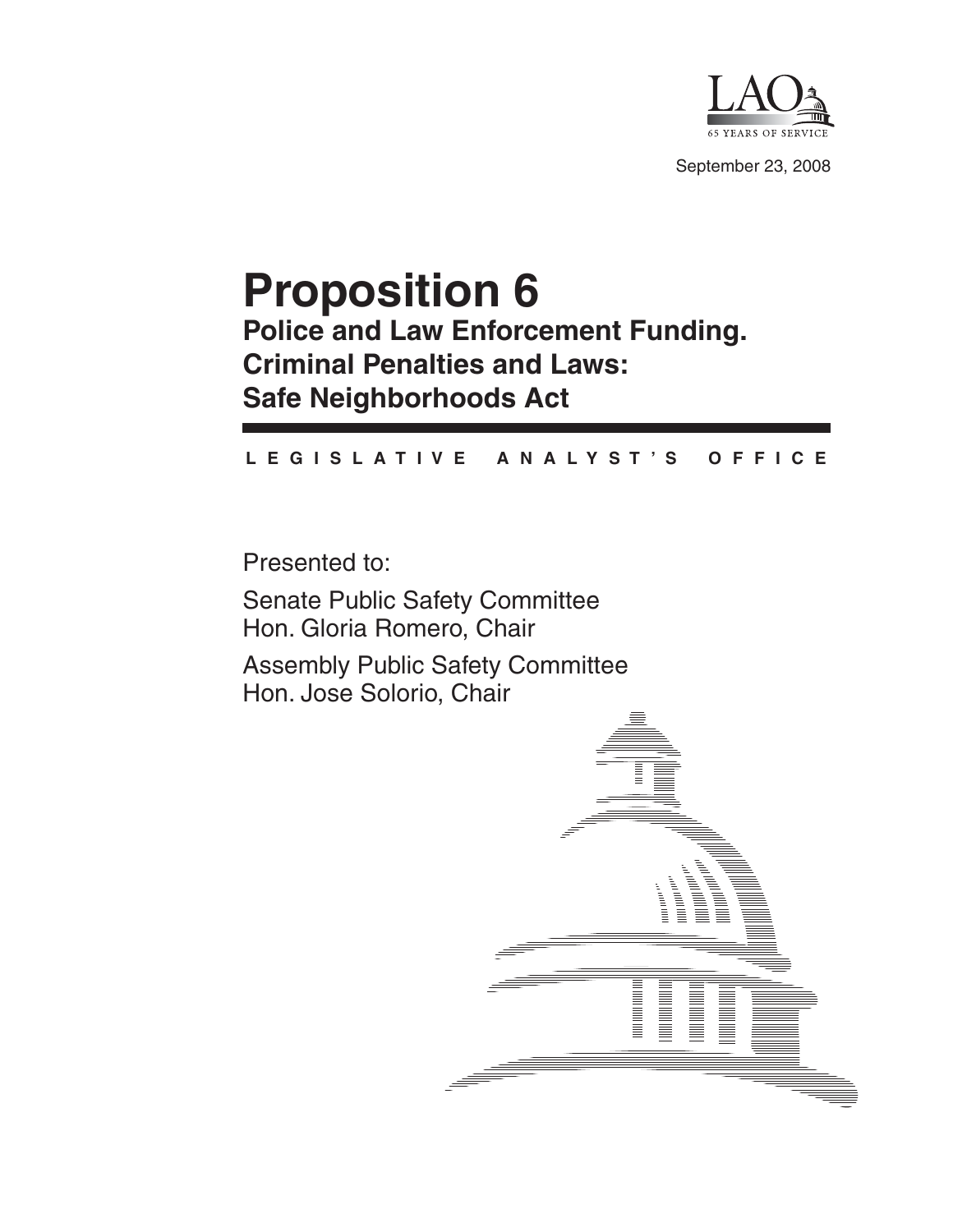

## **Summary of Major Provisions and Fiscal Effects of Proposition 6**

## **Major Provisions**

- Establishes required state spending levels for certain new and existing criminal justice programs.
- $\blacksquare$  Increases penalties for certain crimes, as well as creates some new felonies and misdemeanors.
- Makes changes to state parole policies and other criminal justice policies.

## **Fiscal Effects**

- Would increase state operating costs by more than \$500 million annually within a few years, growing in subsequent years.
- Would also potentially result in one-time capital outlay costs of more than \$500 million for state prisons.
- $\blacksquare$  Unknown net fiscal impact to other criminal justice agencies such as the courts, police, and jails.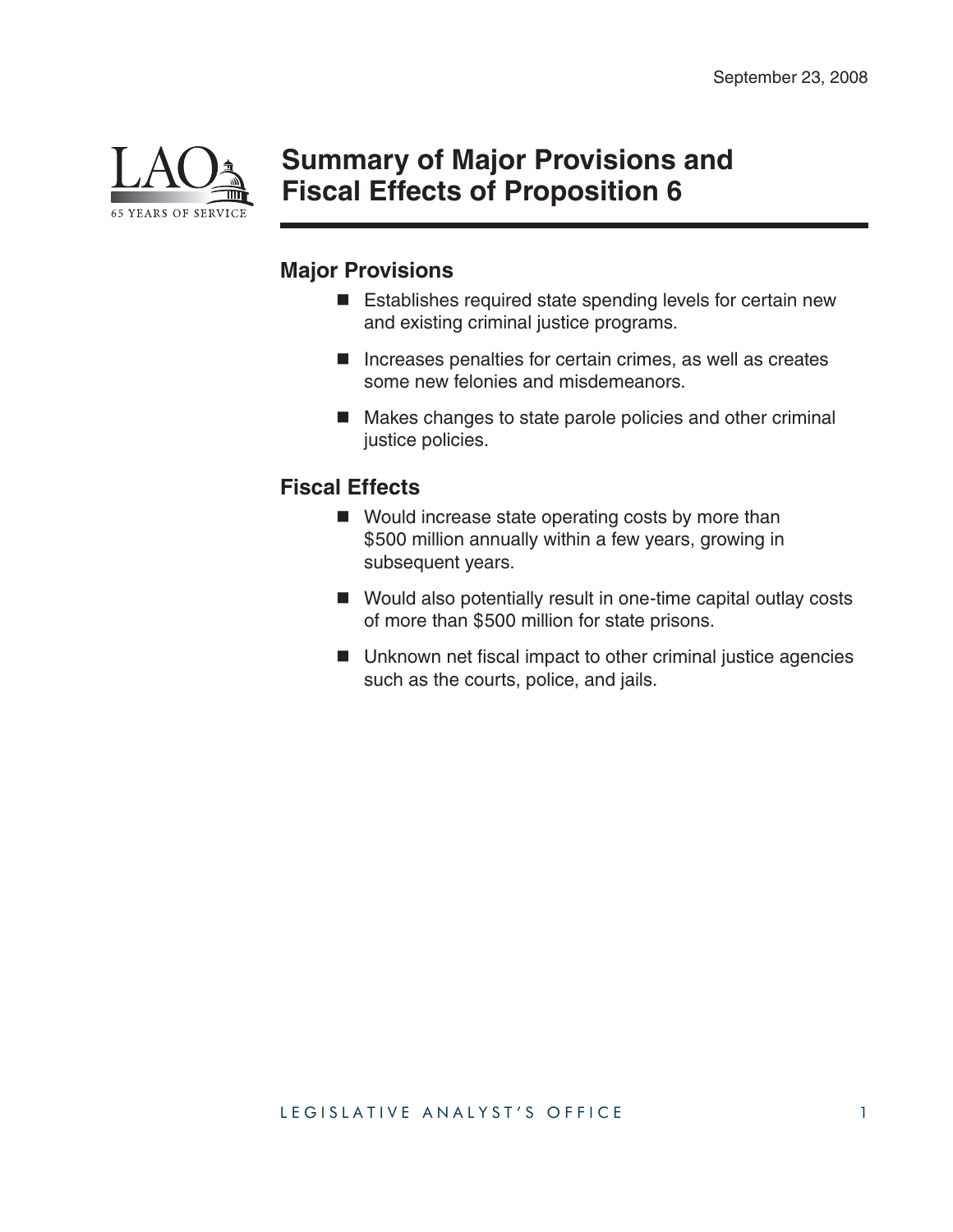

## **Required Spending Levels for Certain Criminal Justice Programs**

### *(In Millions)*

|                                                                                                                              | <b>Current</b><br><b>Spending</b><br>Level | <b>Proposition 6 Change</b> |       |
|------------------------------------------------------------------------------------------------------------------------------|--------------------------------------------|-----------------------------|-------|
| Local law enforcement <sup>a</sup>                                                                                           | \$187                                      | \$406                       | \$219 |
| Local juvenile programs                                                                                                      | 41.3 <sup>b</sup>                          | 479                         | 66    |
| New offender rehabilitation programs<br>and evaluations                                                                      |                                            | 23                          | 23    |
| New crime victim assistance programs                                                                                         |                                            | 13                          | 13    |
| Other new state programs                                                                                                     |                                            | 45                          | 45    |
| <b>Totals</b>                                                                                                                | \$600                                      | \$965                       | \$365 |
| а<br>Local law enforcement includes funding directed to police, sheriffs, district attorneys, adult probation,<br>and jails. |                                            |                             |       |
| b<br>Includes \$93 million for the Youthful Offender Block Grant as authorized by current law for 2009-10.                   |                                            |                             |       |
| Detail may not total due to rounding.                                                                                        |                                            |                             |       |



 $\triangleright$  Creates new state-funded criminal justice programs and requires that certain existing programs be funded at least at their 2007-08 levels.



 $\triangledown$  Requires total state spending of at least \$965 million for these programs beginning in 2009-10, an increase of \$365 million compared to 2007-08.



 $\triangleright$  Funding for most programs would be adjusted annually for inflation (an increase of about \$100 million in about five years).



 $\triangleright$  Dedicates most of the new state spending to local law enforcement activities, directed primarily to police, sheriffs, district attorneys, jails, and probation offices.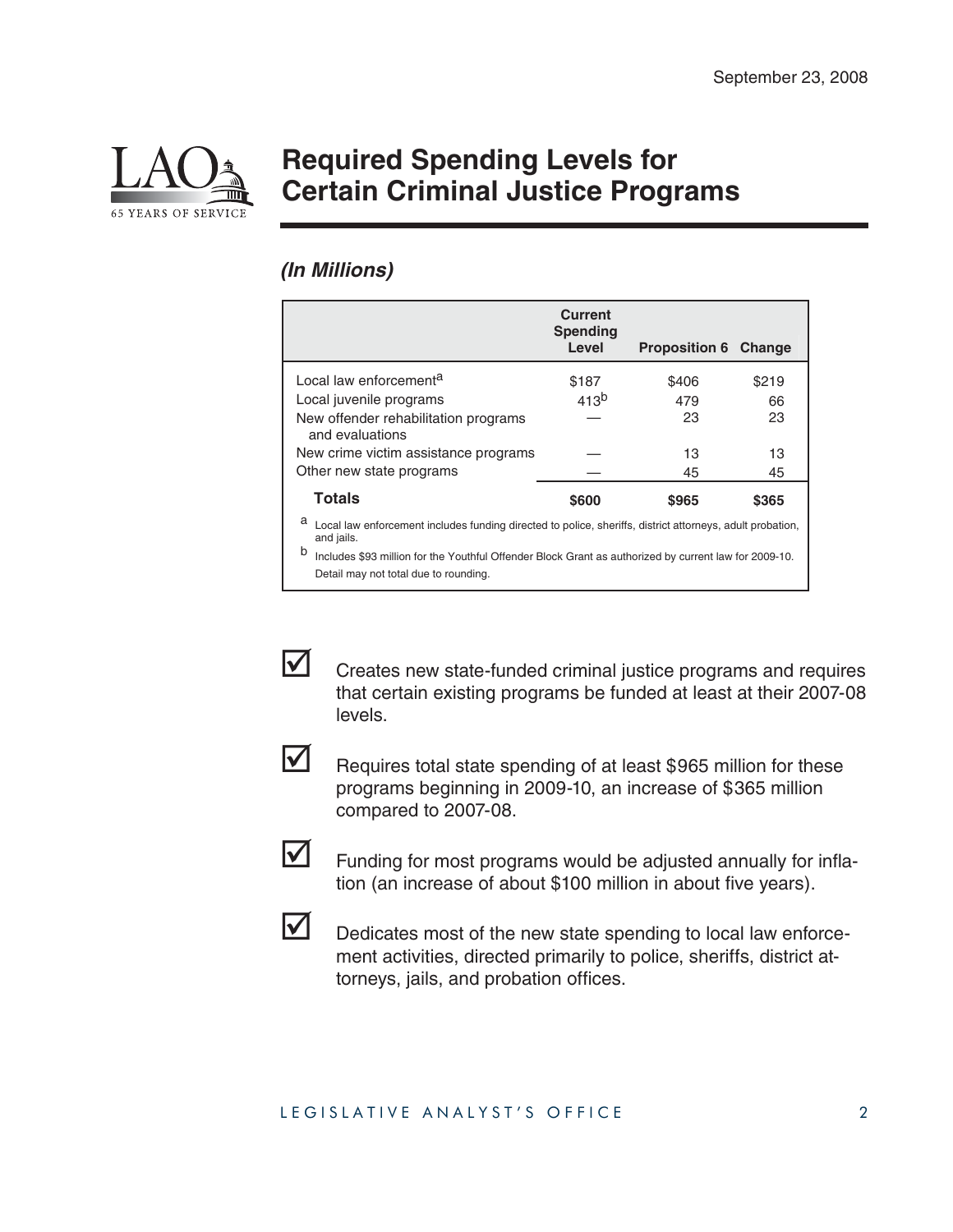

## **Increased Penalties for Certain Crimes**

### **Proposition 6 Examples of Increased Penalties and New Crimes Created by This Measure**

#### **Gang Participation and Recruitment**

- Gang members<sup>a</sup> convicted of home robbery, carjacking, extortion, or threats to witnesses would be subject to life terms in prison.
- Adds additional five years in prison for gang recruitment if the person recruited was under the age of 14.
- Doubles penalties for inmates who commit a felony as part of a gang.
- Ten-year additional penalty for gang members who attempt to commit violent crimes.
- Failure to register as a gang member with local law enforcement would be a felony or misdemeanor, depending on the underlying conviction.

#### **Methamphetamine Crimes**

- Defines possession of methamphetamines as a felony. (This crime currently can be prosecuted as a misdemeanor or a felony.)<sup>b</sup>
- Increases prison term for sale, possession for sale, and transportation of methamphetamines generally by one year.

#### **Vehicle Theft**

- Adds additional year in prison for car theft if theft was for purpose of selling the stolen car.
- Allows law enforcement authorities to impound vehicles for up to 60 days when a gun used in a crime is found in one.
- Generally prohibits probation for a conviction of car theft if the offender has multiple prior convictions for car theft.

#### **Other Increased Penalties and New Crimes**

- x Up to four-year prison term for intimidating a witness, judge, or other person for participating in a court proceeding.
- Unauthorized removal of an offender's GPS device that is required under existing law or worn as a condition of probation or parole would be a misdemeanor or felony, depending on the underlying conviction.
- Ten additional years in prison for possession of a concealed weapon by certain convicted felons.
- a Generally as defined in Penal Code 186.22.
- b Measure does not change eligibility for some offenders for drug treatment diversion under Proposition 36.

### LEGISLATIVE ANALYST'S OFFICE 3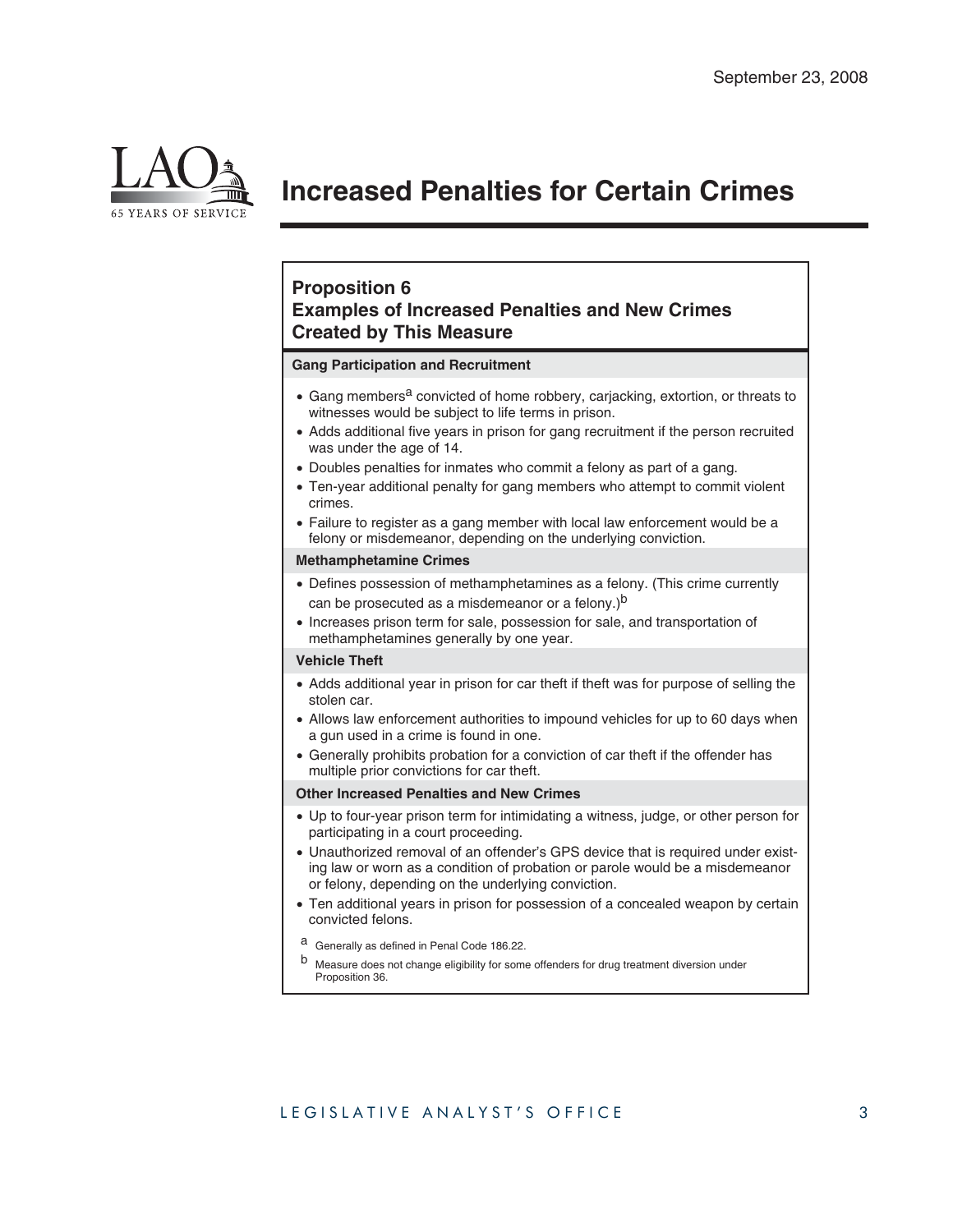

# **Fiscal Effects of Increased Penalties**

 $\triangledown$  Increases criminal penalties for certain crimes, as well as creates some new felonies and misdemeanors. Would likely result in more offenders being sentenced to state prison or jail for a longer period for the crimes specified.



 $\triangleright$  Such changes—as well as the proposition's changes to parole policies—would increase state costs to operate the prison and parole system likely by at least a couple hundred million dollars annually after a number of years. Also would result in one-time capital outlay costs related to prison construction, potentially exceeding \$500 million.



 $\triangleright$  Net fiscal impact to other criminal justice agencies—such as courts, police, and jails—is unknown. Although various provisions of Proposition 6 could result in increased costs to these agencies, other provisions could result in reduced costs.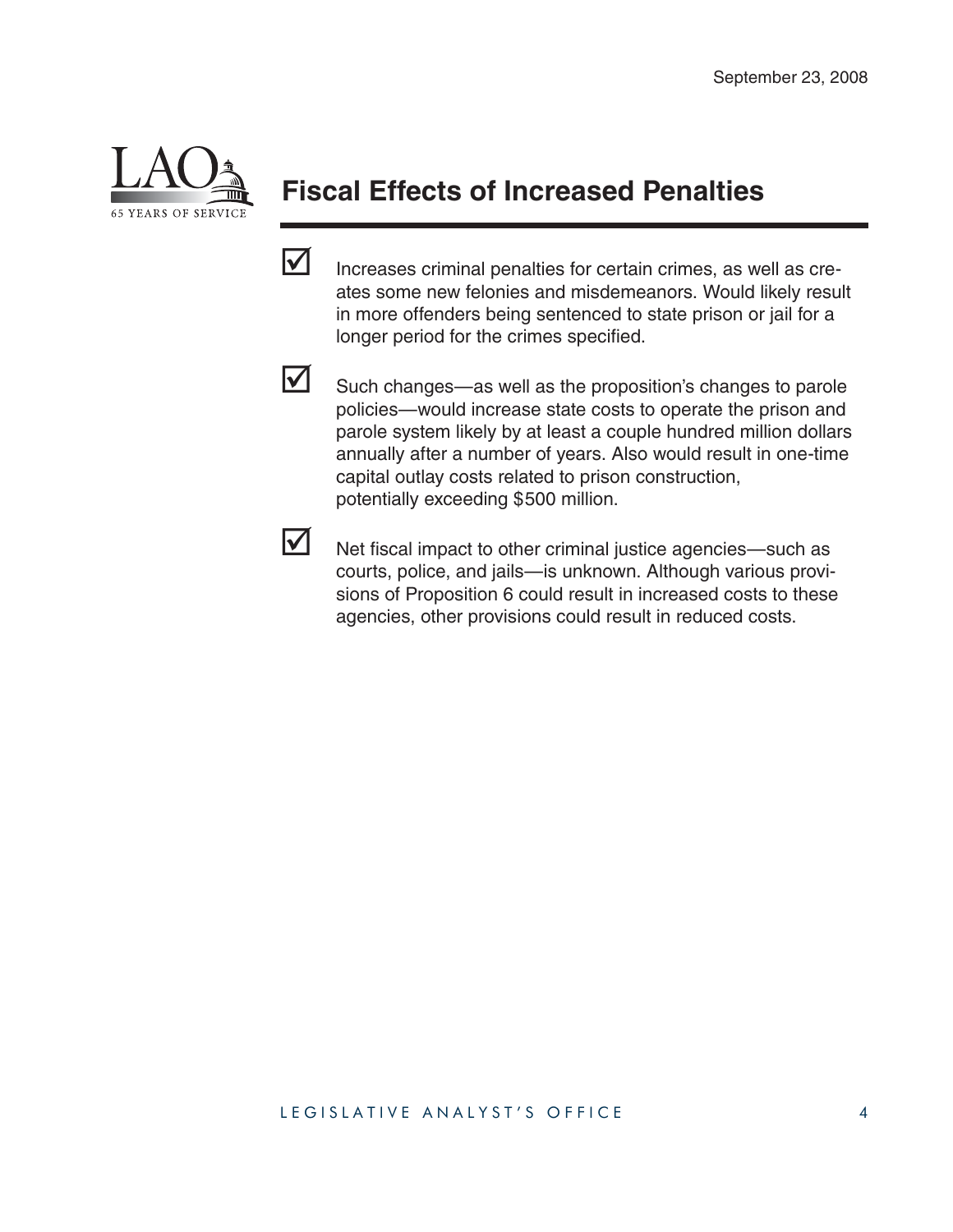

## **Parole Policy and Other Criminal Justice Changes**

### **State Parole Policy Changes**

- *Parole Agent Caseloads.* Reduces average parole agent caseloads to 50 parolees per parole agent.
- *Global Positioning System (GPS)*. Requires the state to pay the cost of GPS monitoring of sex offenders after discharge from parole.

### **Other Criminal Justice Changes**

- Hearsay Evidence. Expands the circumstances in which hearsay evidence is admissible in court.
- *Gang Injunction Procedures.* Makes it easier for local law enforcement agencies to bring lawsuits against members of street gangs to prevent them from engaging in criminal activity.
- Criminal Background Checks for Public Housing Resi**dents.** Requires housing agencies receiving funding under this measure to conduct criminal background checks of all public housing residents at least once per year.
- **Temporary Housing for Offenders.** Permits counties with overcrowded jails to operate temporary jails and treatment facilities, and requires them to meet local health and safety codes that apply to residences.
- **Release of Undocumented Persons.** Prohibits a person charged with a violent or gang-related felony from being released on bail or his or her own recognizance pending trial if he or she is illegally in the United States.
- Juvenile Justice Coordinating Council Membership. Changes who may participate on local juvenile justice coordinating councils.
- **I** Juveniles in Adult Court. Expands the circumstances under which juveniles would be eligible for trial in an adult criminal court, rather than the juvenile court system, for certain gangrelated offenses.

LEGISLATIVE ANALYST'S OFFICE 5